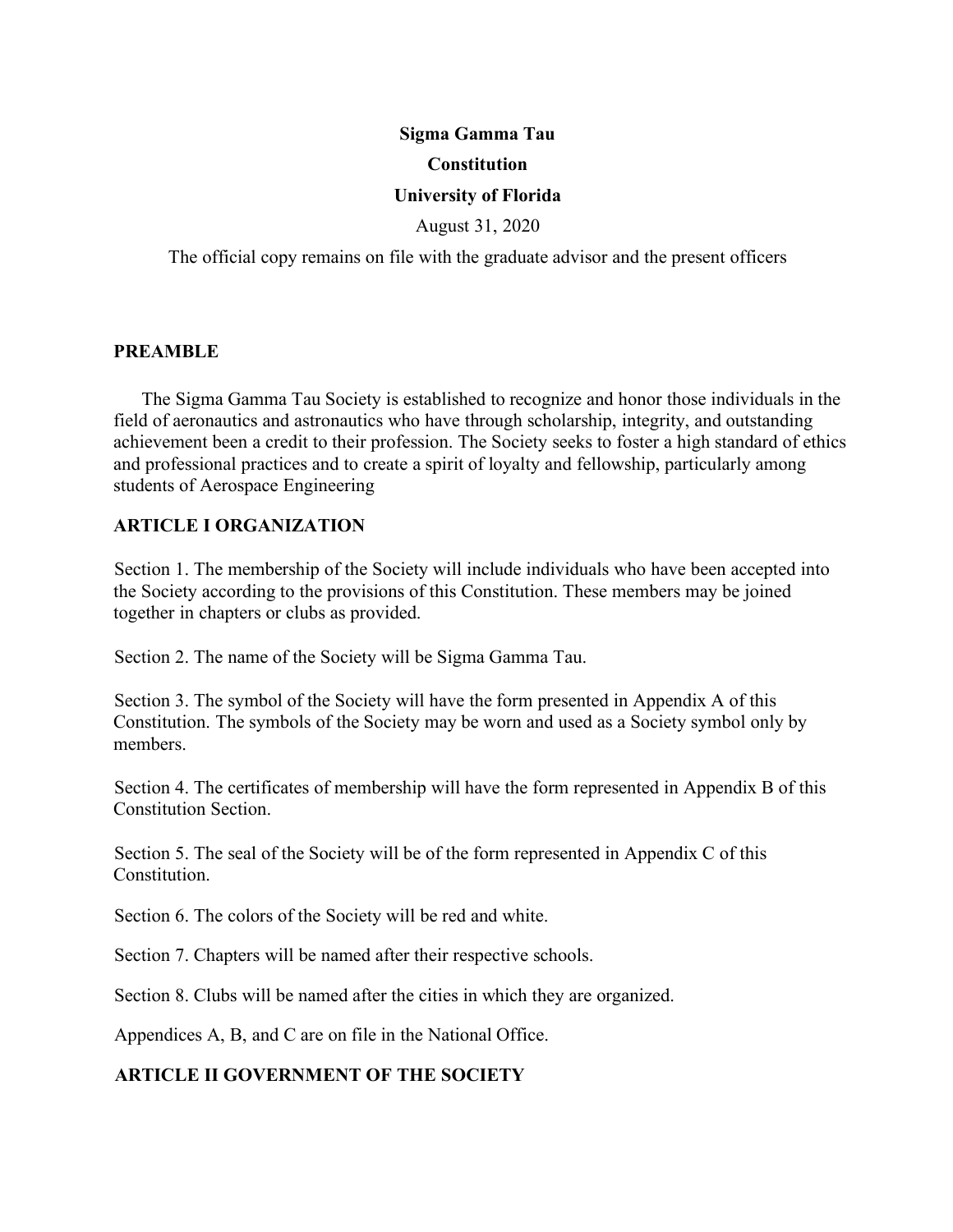### Section 1. Structure

The chapters of the Society shall be assigned to a Region by the National Convention. If a chapter is chartered between Conventions, it shall be assigned to a Region by the President of the Society.

Section 2. Administration: The National Convention

- a. The Society will be governed by the National Convention of the Society. The active chapters will elect National officers who will act as an Executive Council carrying out the directives of the Convention and the Constitution during the interim between Conventions.
- b. There will be a National Convention at least every three years, but no more frequently than every two years. The time and location of each Convention will be set by the Executive Council. The Executive Council, or a chapter, may initiate a request for a special Convention. All chapters will be notified of such action, and they will be responsible for returning the ballot on whether or not the Convention will be held. If the ballot is not returned within one month, the vote will be counted affirmative. If the majority of the chapters approve, the Executive Council will call the Convention as soon as possible and will designate the time and place.
- c. At the National Convention each Region will be represented by a Regional Coordinator and a Regional Student Representative, each with one vote. Any other members of the Society may attend the Convention and may participate in the business of the Convention to the extent permitted by the Convention, but without voting rights.
- d. The Regional Student Representative will be appointed by the Regional Coordinator after giving in writing all chapters within the region at least a 30-day time period in which to make a nomination.
- e. The Convention will establish the necessary rules that are required for the operation of the convention and the Society. Roberts "Rules of Order, Revised" will rule in all cases not specifically designated as needing establishment of Convention rules.
- f. The Convention will establish that part of the initiation fee<sup>1</sup> to be transmitted by the Chapter to the National Office. The fee includes the cost of the membership certificate, Constitution, and operating and publishing expenses of the Society.
- g. The expenses of the official delegates to the Convention will be paid from the National funds to the extent of one round trip air coach fare plus per diem for personal expenses of the delegate to be determined at the Convention.
- h. Similar Convention expenses, including travel, meals, and lodging of the National President, Vice-President and Immediate Past President, will be paid for from the National funds.
- i. The semi-annual compensation of the Staff Secretary-Treasurer will be fixed by a vote of the Convention.
- j. The Convention will act as the final arbitrator on all questions of interpretation of the Constitution and on reinstatement of suspended chapters and other disciplinary matters.

Section 3. Government of the National Convention

-

- a. The National President will open the Convention and will preside.
- b. The Convention will elect its own secretary.

<sup>&</sup>lt;sup>1</sup> The April 1997 National Convention set an upper limit of the initiation fee at \$30 (plus the \$1 per member for the Reserve Fund until the chapter has contributed \$100, as set by the March 1976 National Convention).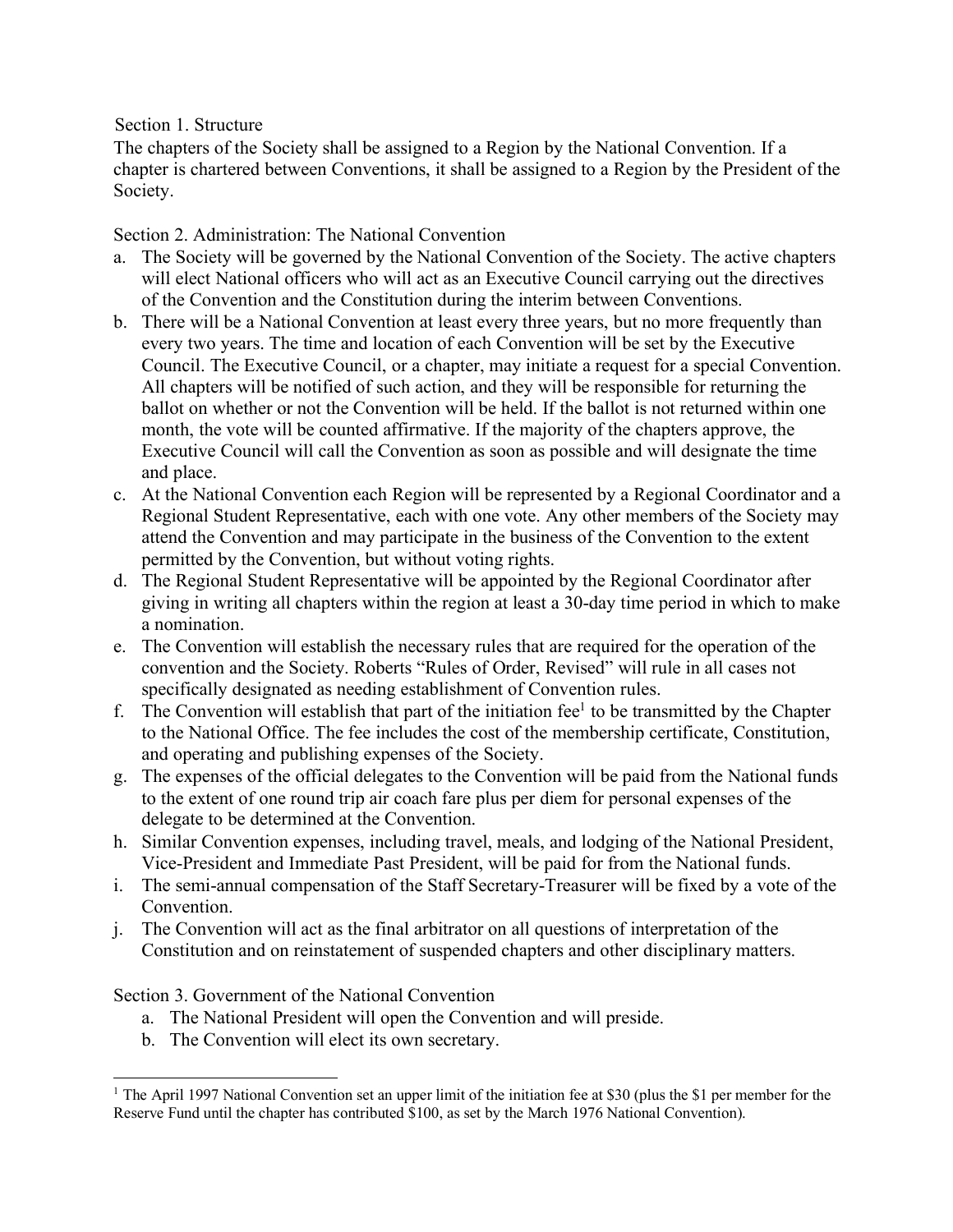- c. A quorum will be the delegates from a majority of the Regions.
- d. Proxy votes will not be accepted at a Convention.
- e. The order of business at the National Convention will be: 1) Call to Order; 2) Roll Call of Delegates: 3) Election of a Convention Secretary; 4) Adoption of Agenda; 5) Executive Council Reports; 6) Committee Reports; 7) Old Business; 8) New Business; 9) Consideration of Next Convention: 10) Announcement of New Officers; 11) Adjournment.

Section 4. Administration: The National Officers

- a. The Executive Council will have the authority to take appropriate action within the spirit of the Constitution and Convention directives. It has the authority to declare a chapter inactive, or to reactivate it, depending on the chapter's ability to conduct its business.
- b. The elected National Officers will be the President and Vice-President, who together with the immediate Past President, compose the Executive Council. The Staff Secretary-Treasurer and the Regional Coordinators will be appointed by the Executive Council, who will take into account any recommendations made by the chapters. The Executive Council will make the appointments at a Convention or during the following summer. The Staff Secretary-Treasurer and the Regional Coordinators will assume their duties no later than September 1 in the year of appointment. All terms of office shall be for three years, and will end at the close of a Convention, or during the following summer as mutually agreed upon.
- c. The National President will preside at any meeting of the National Officers and at Conventions.
- d. The National Vice-President will preside in the absence of the National President and will assist the National President in the expansion of the Society.
- e. The Staff Secretary-Treasurer will have custody of the book records, monies, seal, Constitution, and other properties of the Society. This staff member, along with the National President, will manage the National Publication of the Society, will administer the nomination and the election procedure for National offices, and will be historian of the Society (see i below). Official correspondence of the Society must be addressed through this officer who will also collect and keep records of any assessments made on or by the Society. The symbols of membership and any official materials will be obtained from the Staff Secretary-Treasurer. The National President and the Staff Secretary-Treasurer will submit a detailed annual report of activities to the Executive Council including a detailed financial report, a summary of which will be published in the National Publication annually. All chapters must conduct their financial business with the Staff Secretary-Treasurer between September 1 and May 30. Proper order blanks or forms must be used where such blanks are provided.
- f. The Regional Coordinators shall act as liaison between the National and Regional Organization and each shall advise their Regional organization
- g. The Executive Council may submit to chapters by letter ballot any issue which it deems necessary in the interval between Conventions.
- h. Expenses, including travel, meals and lodging, attendant to emergency meetings of the Executive Council will be defrayed by the National Society.
- i. The duties of the historian may be delegated by the National President to a past President if mutually agreeable.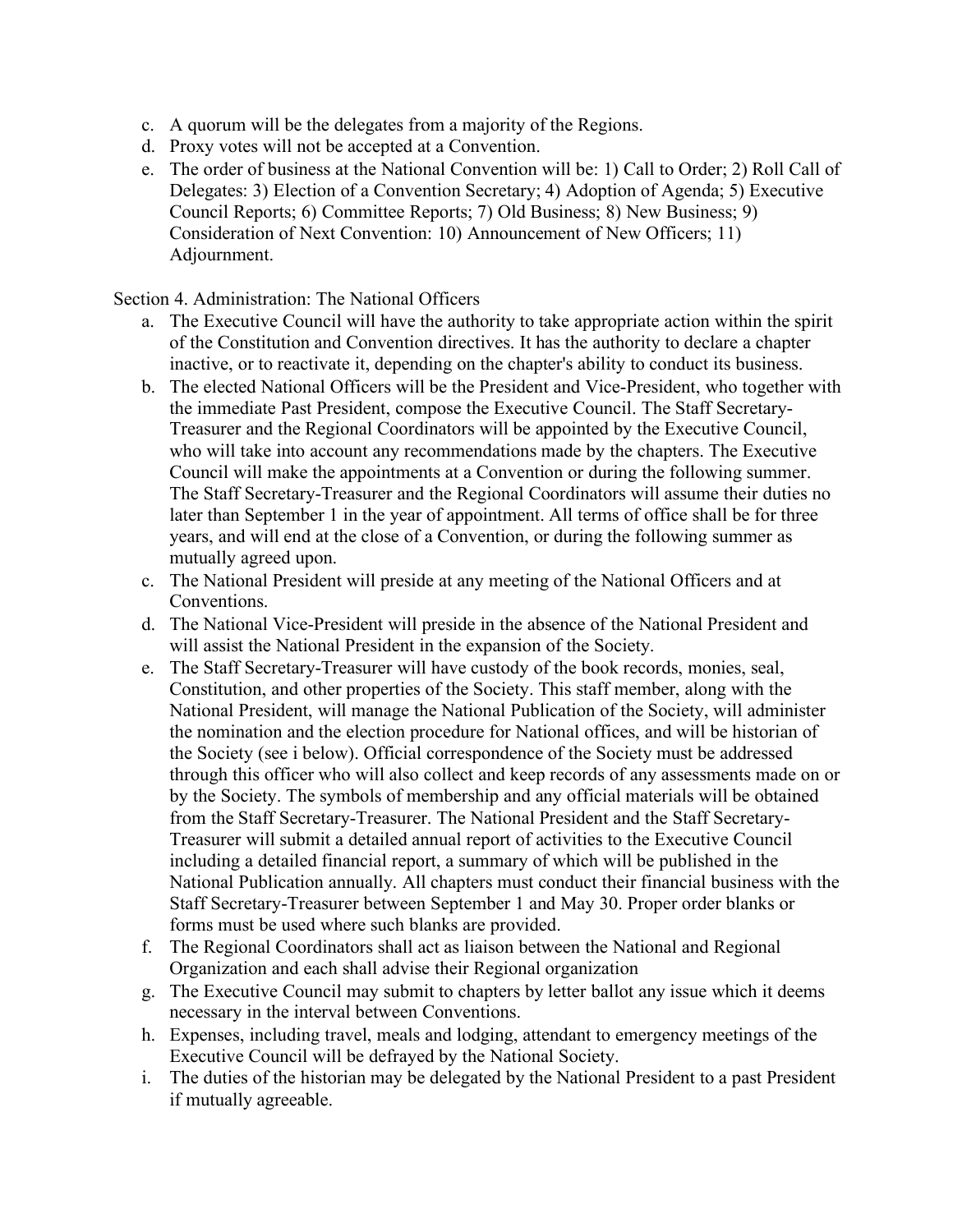Section 5. Election of National Officers

a. The Staff Secretary-Treasurer will advise the chapters and clubs by October 1 of every third year, using a form including the rules for the balloting prescribed by the Executive Council, that they must provide potential nominees by November 1 for the two offices terminating that year. The nomination must be accompanied by a letter from the nominee indicating willingness to serve if elected. Supporting material, subject to limitation of length as specified in the balloting rules, may be submitted by the nominating chapter. This material will then be sent to each chapter. Ballots will be sent to the chapters and clubs by December 1, and the preliminary ballots will be due February 1. Each chapter will vote for the two offices with a first, second and third choice. The Staff Secretary-Treasurer will then compile the final ballot including only those candidates receiving the two highest votes, and submit it to the chapters by February 15. The final ballot will be due March 1. The chapters will be notified of the results by March 15. A plurality vote will constitute election. The new officers may then attend the next National Convention. In the absence of multiple nominations, only one ballot will suffice.

Section 6. Regional Administration

a. Each Region shall be administered by a Regional Coordinator who shall be appointed by the Executive Council.

# **ARTICLE III ESTABLISHMENT OF CHAPTERS AND CLUBS**

## Section 1. Qualifications for a Chapter

Chapters may be established at any college or university with an ABET2 accredited Aerospace, Aeronautical, Astronautical or similarly named program whose engineering curriculum meets the requirements established in this Constitution. A petition to establish a new chapter in such a school may be presented to the Executive Council by five students who would be qualified for membership under Article V.

Section 2. Petition for Establishment of a Chapter

The petition will include the following:

- a. A statement from the department head of the university or college which the petitioners are attending, affirming their eligibility, and the department's willingness to furnish an interested Faculty Advisor to supervise the chapter.
- b. A statement from an authorized official of the school declaring approval of the proposed chapter.
- c. A statement from the petitioners that they will subscribe fully to this Constitution and agree to support it as it now stands or as it may later be amended.
- d. The petition should be accompanied by the catalog or bulletin of the college describing the aerospace engineering curriculum and any available material describing the school.
- e. Any other evidence that the aerospace curriculum meets the minimum standards as set forth by the Executive Council of the Society.

-

<sup>&</sup>lt;sup>2</sup> Accreditation Board for Engineering and Technology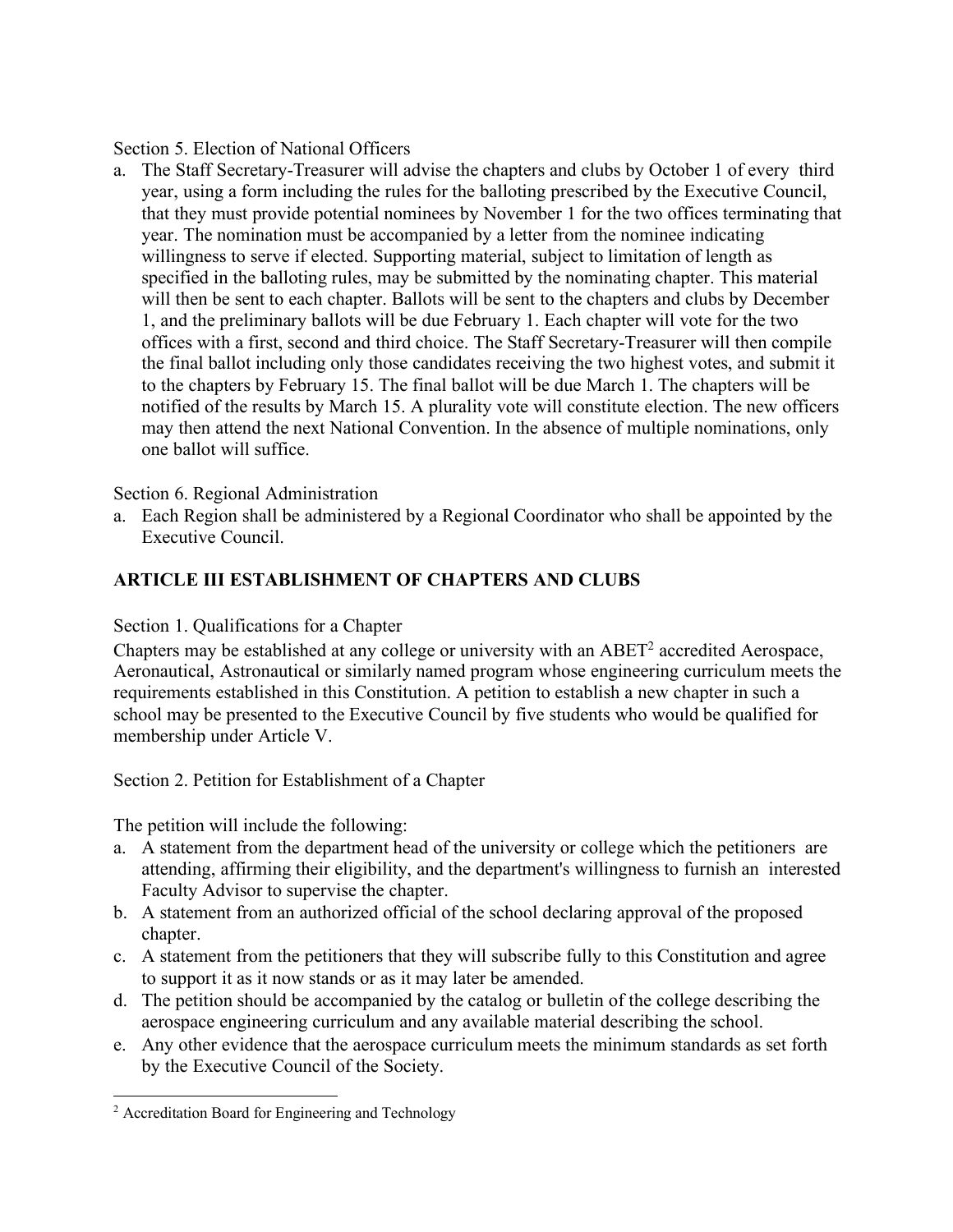f. The number of students in the aerospace engineering curriculum and the number of degrees awarded to students in this curriculum during the last three years.

Section 3. Consideration of a Petition by the Society

- a. The Executive Council will send a representative of the Society to visit the school applying for a chapter charter before reporting on the application, if it is considered necessary.
- b. The Executive Council will consider all relevant information and prepare a report of their findings which will be submitted to each chapter.
- c. Each chapter will vote on the petition in accordance with the wishes of the majority of the active members and the decision should be returned to the Executive Council within thirty days of the mailing date of the report. If the ballot is not returned within the prescribed period, the vote will be considered affirmative.
- d. Chapters may be established only with the consent of three-fourths of the existing chapters.
- e. When a petition is approved and a charter is granted, the Executive Council will furnish charter, copies of the Constitution, ritual, and other materials necessary for operation of the chapter. The Executive Council will appoint a person to install the chapter and to initiate the charter members.

Section 4. Clubs

- a. A club may be authorized by the Executive Council on receipt of a written petition of at least ten members of the Society who live within a reasonable distance of each other.
- b. There will be a charter fee of twenty dollars.
- c. The club will be governed according to the precepts of this Constitution.
- d. A club may be present at a Convention but it will have no vote.

# **ARTICLE IV GOVERNMENT OF THE CHAPTERS**

Section 1. Chapter Administration

- a. The active membership of a chapter will be all elected undergraduate members who are enrolled as candidates for a degree in the college or university concerned. In addition, elected graduate student members who are enrolled as candidates for a degree and faculty who are members of the Society may be active but have restrictive voting powers as defined elsewhere in the Constitution.
- b. The chapter will establish bylaws, within the precepts of this Constitution, that are required for its operation. A current copy will be furnished to the Staff Secretary-Treasurer for record. The chapter bylaws are outlined below:

Chapter By Laws:

- Article I Aims and activities of the chapter.
- Article II Chapter Government (Election of Officers), faculty advisor, duty of officers not covered by Executive Council instructions, officer eligibility, etc.
- Article III Meetings and order of business, establishment of quorum for business meetings.
- Article IV Chapter finances Article V Committees (how appointed, duties and names of permanent committees, etc.). Article VI Eligibility standard for election to membership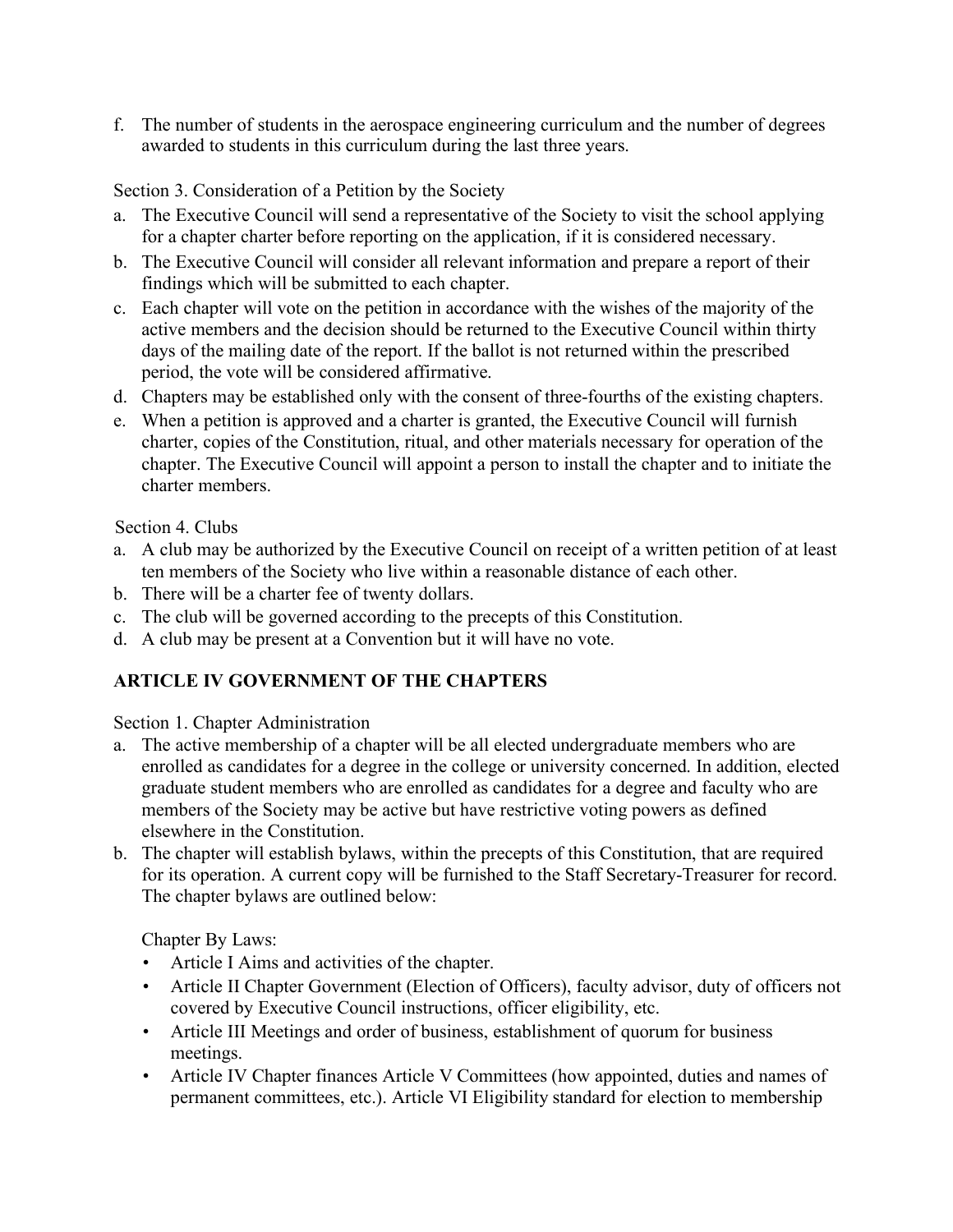(must equal or exceed those established in this Constitution).

- Article VII Procedure for nomination and election of members.
- Article VIII Amendments.
- c. The chapter officers will be the President, Vice-President, Secretary, and Treasurer; and these officers may be any active member of the chapter in good standing. Additional offices may be established by a majority vote of the active members.
- d. A Faculty Advisor who is a member of the Society will be approved by the chapter. The term of office will not exceed one school year but reappointment is permissible.
- e. Officers will perform duties and maintain records in accordance with instructions prepared by the Executive Council. These records will include minutes of the meetings of the chapter, Treasurer's account, the Secretary's files, the list of active and alumni members of the chapter, a correct and itemized account of chapter properties, and officer instruction sheets.
- f. The President will be the responsible agent of the chapter and will be responsible for the assembling of chapter material to submit for consideration for the National publication
- g. The Vice-President will have as special duties the filing of current chapter news, the maintenance of a chapter history, and the preparation of candidates for initiation into the Society.
- h. The Secretary will keep the roll and record book of the chapter, keep the minutes of chapter meetings up-to-date, and see that all necessary correspondence is prepared.
- i. The Treasurer will keep an accurate and understandable account of chapter funds. O
- j. The chapter officers will complete and submit by May 1 and by December 30 a report form which will be furnished before that date to the chapters by the Staff Secretary-Treasurer.
- k. The chapter should hold at least two meetings of a technical nature during each scholastic year in addition to the regular meetings. Membership election meetings will be followed by an initiation meeting or banquet. Meetings of a social or technical nature may be held with other organizations, but business meetings should be open only to members.
- l. Official stationery will be used only for the business of the Society. It will be uniform throughout the Society and may be obtained through the National office.

# **ARTICLE V MEMBERSHIP IN THE SOCIETY**

Section 1. Grades of Membership There will be but one grade of membership in the Society--that of Member.

Section 2. Eligibility Criteria

- a. Students directly associated with aerospace engineering who are degree candidates and who are eligible for membership (with approval of the Executive Council in questionable cases) as prescribed in Article V, Section 3a-3b and who are elected by the student chapter.
- b. Individuals in the aerospace engineering profession, as prescribed in Article V, 3c. An individual, to be considered eligible for membership, must either 1) have made worthy contributions toward the advancement of the aerospace engineering profession, 2) be a teacher of aerospace or related subjects, or 3) have made such a significant contribution to science that he or she may be deemed worthy of membership in the Society.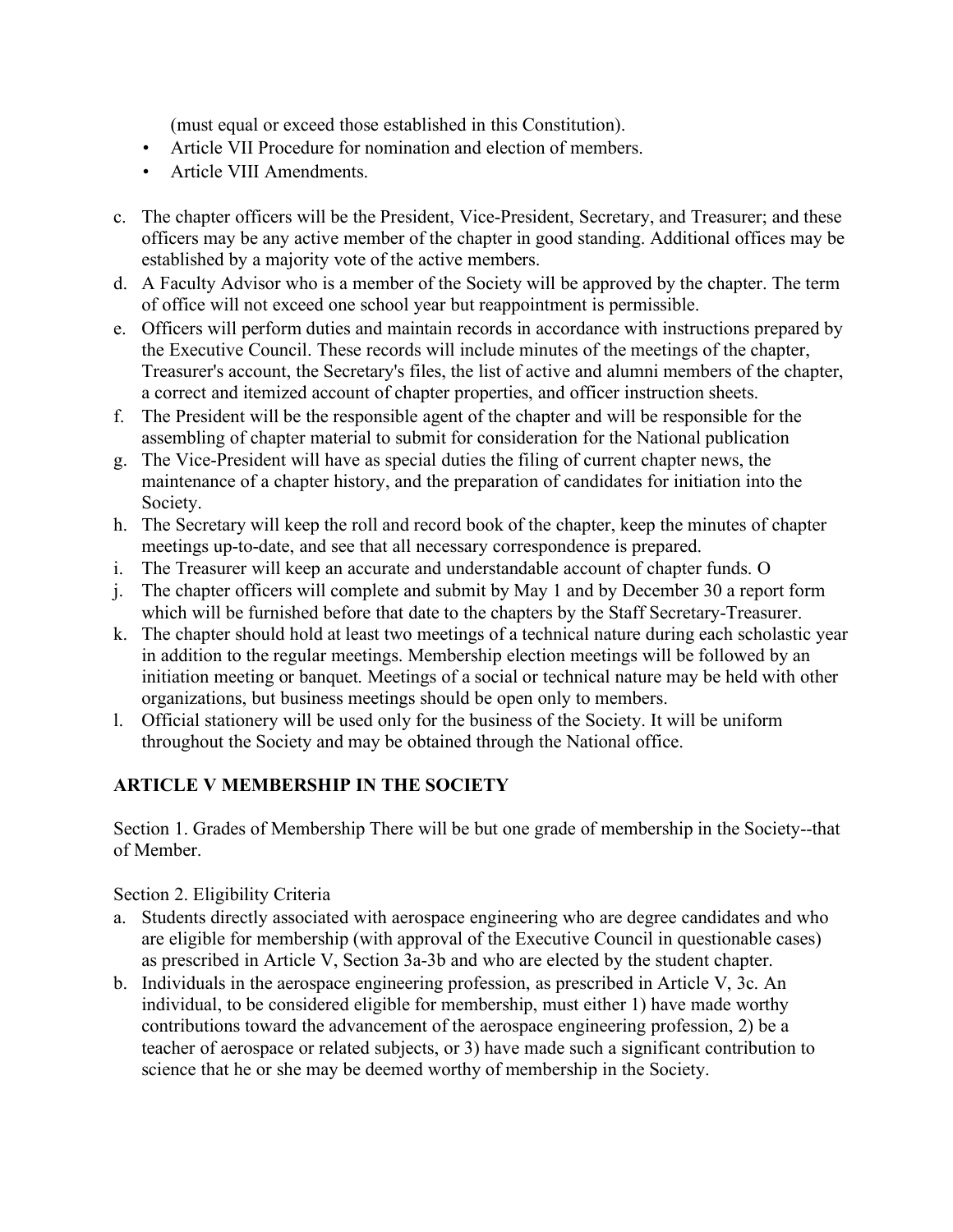Section 3. Qualifications for Membership

- a. Undergraduate Students
	- 1. To be considered for membership, students must have completed at least five quarters or three semesters of their college work and have been a resident for a minimum of two semesters or three quarters at the time of their candidacy for membership. Senior students in their last semester or quarter may be considered if they have completed one semester or two quarters in residence and are approved by a unanimous vote of the active undergraduate membership of the chapter.
	- 2. Students must be in the upper one-third of their senior or upper one-fourth of their junior aerospace engineering class. Sophomores who have shown outstanding achievement and are in the upper one-fifth of their class are also eligible for membership. Individuals who have a scholastic standing slightly below that specified, but who are exceptionally qualified in other respects, may be elected by the unanimous vote of the eligible undergraduate votes required for the election of members.
	- 3. A chapter may establish higher scholastic standards than those specified, with the unanimous consent of active members. The standards can never be lower than those specified in this Constitution.
	- 4. Candidates for membership must have shown, in addition to scholarship, qualities of high moral character, an active interest in aeronautics and astronautics, and an interest in the Society.
	- 5. Students enrolled in night schools may be considered eligible under the same requirement.
- b. Graduate Aerospace Engineering Students: Graduate students must fulfill the same eligibility requirements as for undergraduates regardless of their undergraduate engineering field. In addition, the student must maintain graduate standing satisfactory to the institution. They must have been residents for a minimum of one semester or two quarters at the school and have completed at least two-fifths of the credits required for the graduate degree toward which they are working at the time of their candidacy for membership. Voting will be as specified in Article V, Section 5.
- c. Individuals covered by Article V, Section 2b.
	- 1. Nomination shall be made by a member who is not an undergraduate student.
	- 2. Nomination will be submitted to the Executive Council on a form prescribed by the Executive Council.
	- 3. The Executive Council will act on the nomination and notify the nominator of the action taken.
	- 4. After approval of nomination, election to membership will also be contingent upon receipt of a letter from the nominee accepting nomination. Individuals so selected will not acquire membership in any specific chapter.

Section 4. Voting on Undergraduate Candidates for Membership

- a. The President of the chapter will conduct the elections.
- b. All votes will remain secret.
- c. A quorum consisting of three-fourths of the active undergraduate members must be present. Voting on candidates for undergraduate membership will be done only by active undergraduate members.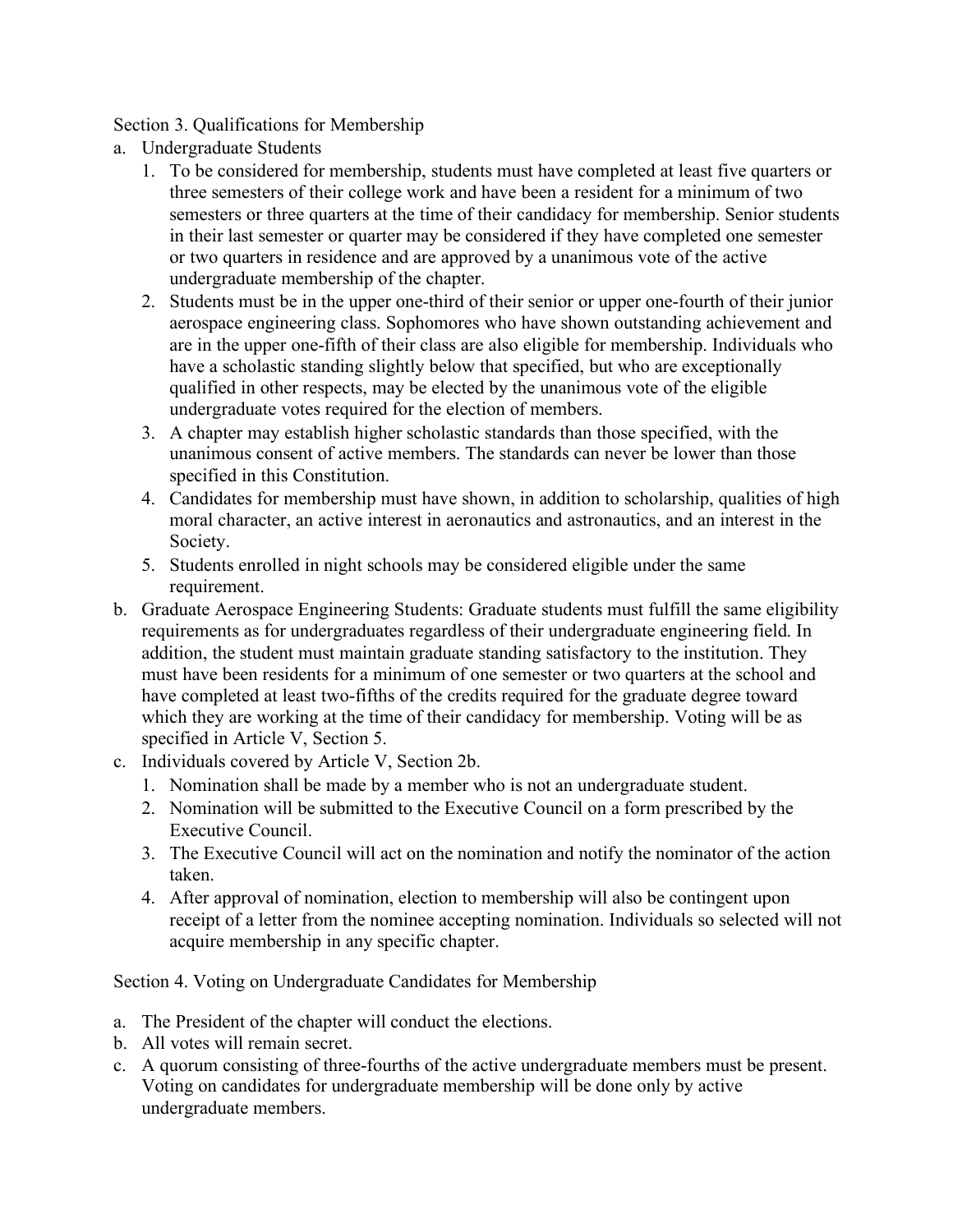- d. A three-fourths vote of the members present is required for the election of senior students and a four-fifths vote is required for election of junior and sophomore students.
- e. The voting may be conducted in up to three ballots with one ballot being cast for each candidate before a second ballot on any candidate may be taken. A second ballot will be taken only on those individuals who fail to receive the requisite number of votes. The third ballot will be taken only after all second ballots are completed and then only on those candidates who fail to receive the requisite number of votes in the second balloting. The voting on the first two ballots may be yes, no or undecided, but on the final ballot there will be no undecided votes or abstentions. Discussions should precede each ballot.

Section 5. Voting on Graduate Student Candidates for Membership

The procedure for voting on graduate student candidates is the same as outlined in Article V Section 4, except that both undergraduate and graduate members will participate in the voting. A three-fourths vote is required.

### **ARTICLE VI INITIATION CEREMONIES**

All members should be initiated into the Society with a dignified ceremony. The nomination, preelection procedure and initiation process will be as specified by Convention. The ceremony will be open to all members and guests of members and initiates. No secret symbols and ritual will be introduced and at no time will any initiate be subjected to practices harmful to their personal wellbeing, or be required to do anything that would injure their dignity as persons.

### **ARTICLE VII DISCIPLINE**

Section 1. Discipline of Chapters

- a. A chapter may be disciplined by Convention for violation of the Constitution, lack of representation at Conventions, continued inactivity, or such other activities as may be specifically banned.
- b. Fines may be determined and levied by majority vote of the Convention.
- c. Suspension or expulsion of a chapter may occur only by a three-fourths vote of the Convention.

Section 2. Discipline of Members

- a. Members may be disciplined by the chapter for continuous and unexcused absence from meetings, failure to carry out assigned duties, behavior unbefitting a member of the Society, or any act considered warranting such action.
- b. Any disciplinary action taken against a member by a chapter may be appealed by the member to the Executive Council.
- c. Suspension or expulsion of a member from the Society may be initiated, at the request of a chapter, by the Executive Council but may occur only with the approval of three-fourths of the chapters' representatives at a Convention, or by mail vote of three-fourths of the active chapters. If the ballot is not returned within thirty days, the vote will be considered against expulsion.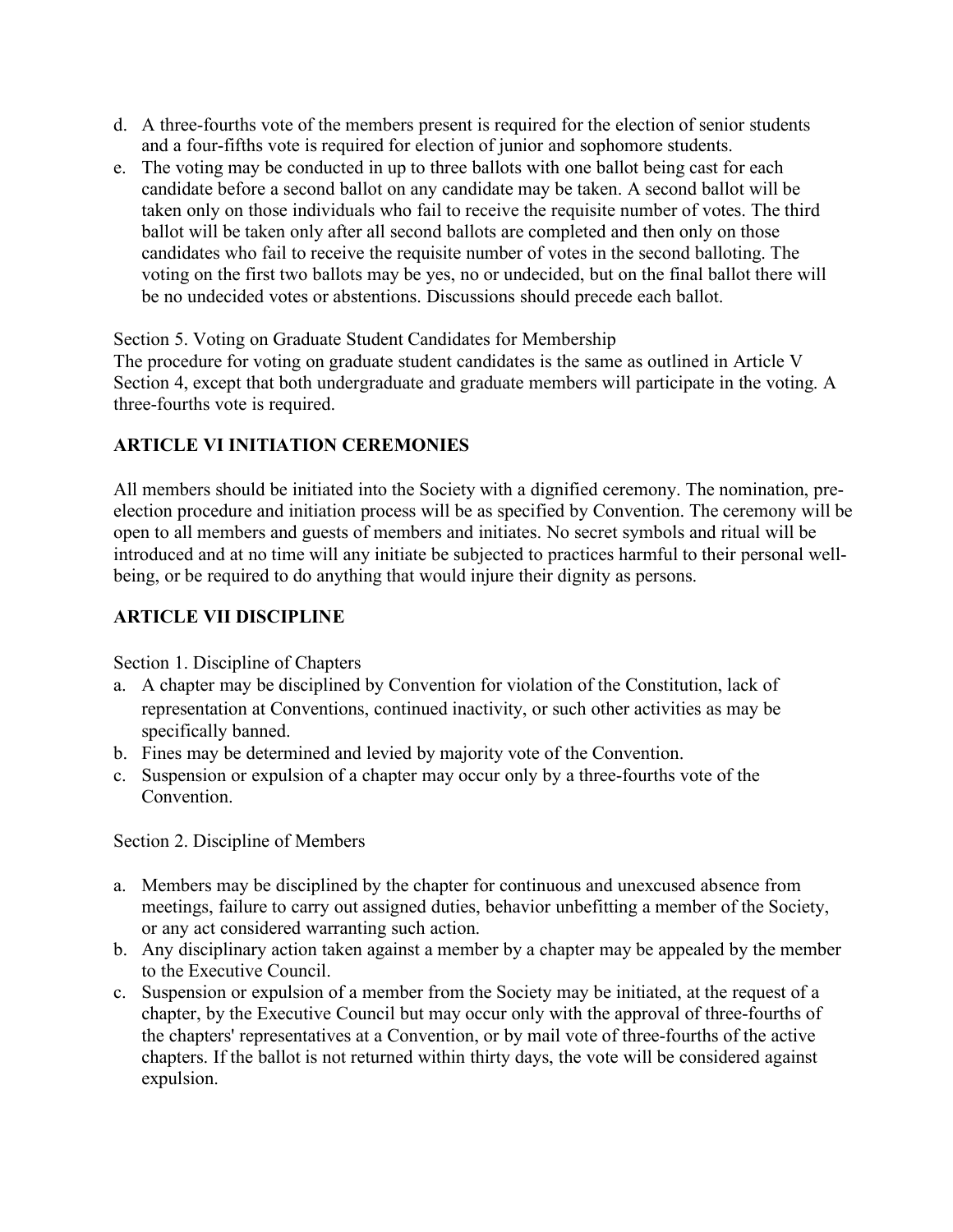### **ARTICLE VIII RESERVE FUND**

Section 1. It will be the duty of the Executive Council to maintain at all times a reserve fund invested in safe securities, and registered in the name of the Society. These securities will be kept in a safety deposit box under the joint custody of the Staff Secretary-Treasurer and the National President. This safety deposit box will be rented by the Society and will be used solely for the storage of securities and valuable papers of the Society.

Section 2. The reserve fund will be maintained as an insurance against financial emergencies endangering the life or seriously impairing the activities of the Society. It may be drawn on by the Executive Council only when four-fifths of the active chapter approve. The majority of the ballots of the active chapter must be received to constitute a binding vote. If the ballot is not returned within thirty days, the vote will be considered affirmative.

Section 3. The Convention is authorized to draw on the Reserve Fund as prescribed by Section 2 of Article VIII where concurred in by a four-fifths vote of the active chapters present.

Section 4. Whenever the reserve fund has been reduced below a total face value of \$100 per chapter, replacement shall take precedence over all expenditures of the Society.

Section 5. Money in the reserve fund contributed by a particular chapter can be used to pay that chapter's debts to the National Office or to other chapters, if the chapter is declared inactive. Remaining money, in excess of that needed to pay debts, remains permanently in the reserve fund to be used as stipulated in Article VIII, Section 2 and 3. Upon reactivation, the chapter must restore its contribution to the reserve fund to \$100.

Section 6. At the discretion of the Executive Council, a portion of the national treasury at the end of each fiscal year may be transferred to the reserve fund.

Section 7. All interest on the reserve fund will be added to the fund until the fund reaches a face value of \$5,000. Subsequent to the reaching of this total, all interest may be transferred to the National treasury to become part of the general income of the Society.

Section 8. At such time as the reserve fund reaches \$5,000 face value, this sum shall be set as the permanent minimum balance rather than the \$100 per chapter specified in Sections 4 and 5.

Section 9. Upon establishment of a new chapter the initiation fee for each member will be one dollar more than the normal fee established by the Convention. This fee will continue until \$100 has been accumulated. The accumulation of this fund is to be added to the National Society reserve fund.

Section 10. The Staff Secretary-Treasurer will receive the required reserve fees from the chapters, will keep all financial records of the reserve fund, and submit a written report to be read and approved at each National Convention.